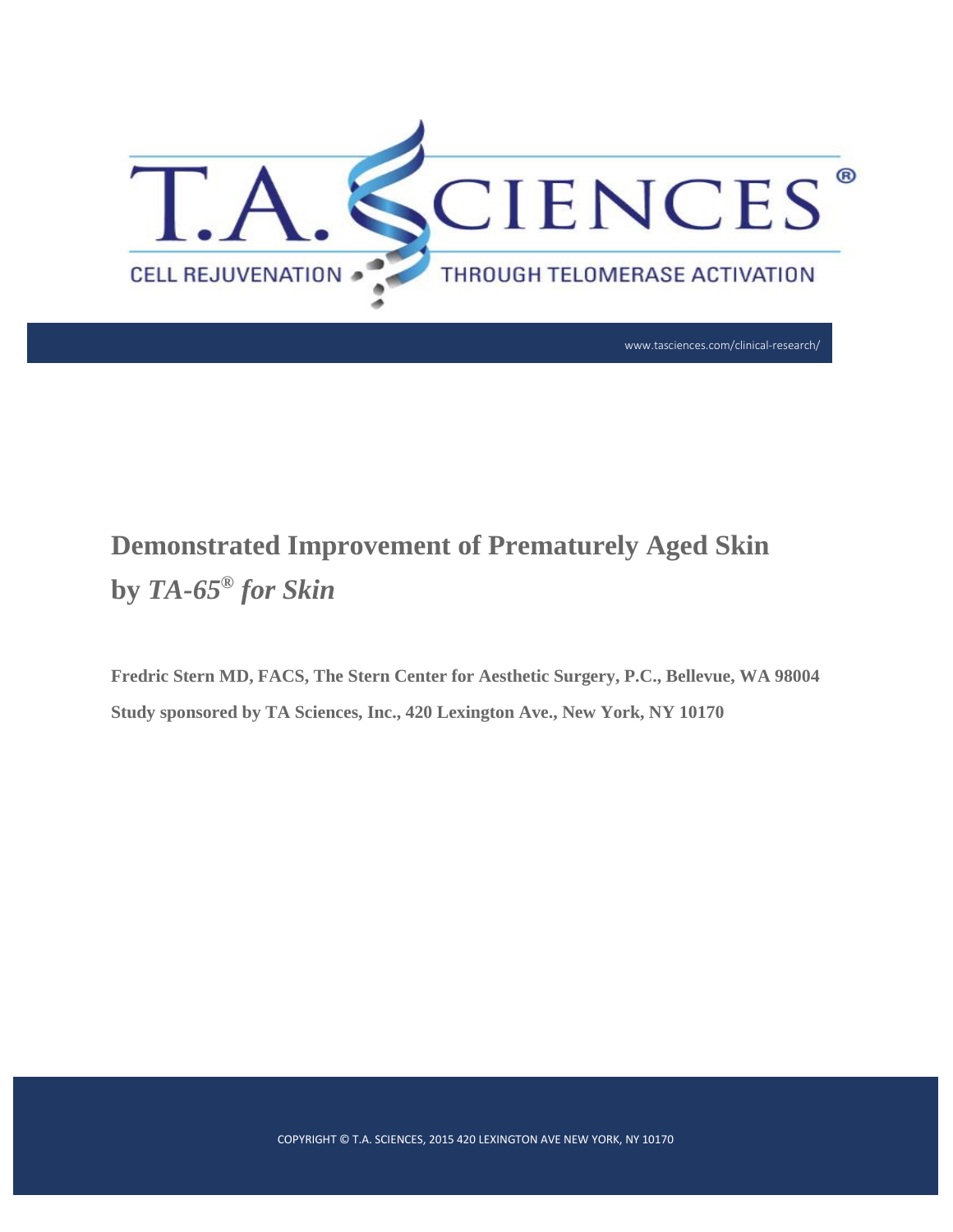#### **Abstract:**

Telomere attrition is the central hallmark of cellular senescence. TA-65® is a small molecule that has been shown to slow telomere attrition. The main objective of the current study is to evaluate cosmetic benefits of *TA-65® for Skin*, a cosmetic skin-cream that contains TA-65® in subjects with prematurely aged skin (photo-aged). Randomized, double-blind and placebo-controlled study was carried out on 35 photo-aged subjects for sixteen weeks. Clinical assessments were performed at baseline and following 4, 8 and 16 weeks of use. VISIA® complexion analysis system (Canfield Scientific, Fairfield, NJ) revealed that *TA-65® for Skin* may reduce pre-clinical damage and uneven pigmentation after eight weeks' application. Histological analyses of biopsies revealed that the expression of inflammatory cytokines and protease were declined whereas collagen level increased after 16 weeks' use of *TA-65® for Skin*, demonstrating the improvement of pre-maturely aged skin by *TA-65® for Skin.* 

#### **Introduction:**

Repeated exposure of ultra violet light results in what is called photo-aging. In aging and photoaging, human skin accumulates senescent keratinocytes and fibroblasts. Senescence not only limits replicative potential of cells but also fuels inflammation associated with aging and photoaging (Lasry and Ben-Neriah 2015). Thus anti-senescence compounds have tremendous potential as novel therapeutics. TA-65® is a small molecule telomerase activator derived from the *Astragalus* plant. TA-65® has been developed for topical cosmetic applications and the proposed study is designed to test cosmetic skin improvement.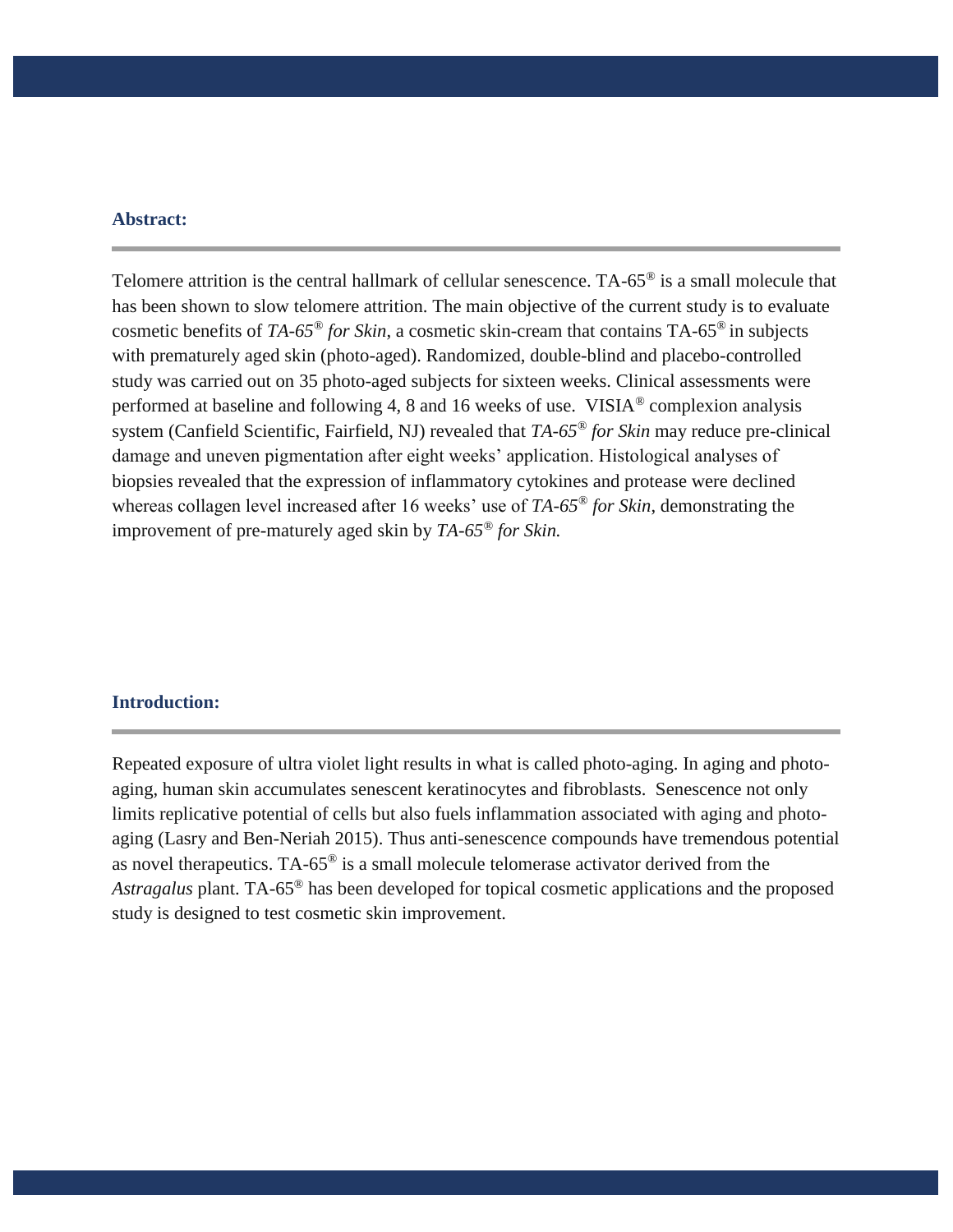### **Objective:**

The main objective of this study is to evaluate the cosmetic benefits of *TA-65® for Skin* in subjects with prematurely aged skin.

#### **Methodology:**

Randomized, double-blind, placebo-controlled study of 35 photo-aged subjects was carried out for sixteen weeks with clinical assessment performed at baseline and following 4, 8 and 16 weeks of use.

The subjects were randomly assigned to either placebo group or treatment group. The placebo group applied placebo cream, which is identically formulated and packed to that of *TA-65® for Skin*, but lacks the active ingredient, TA-65<sup>®</sup>.



**Figure 1: Visits at different time during study period**

## **VISIA® complexion analysis system**

VISIA® complexion analysis system (Canfield Scientific, Fairfield, NJ) has been used to objectively measure (Goldsberry, Hanke et al. 2014) the following parameters at all indicated visits (Figure 1): UV spots, wrinkles, brown spots and red areas.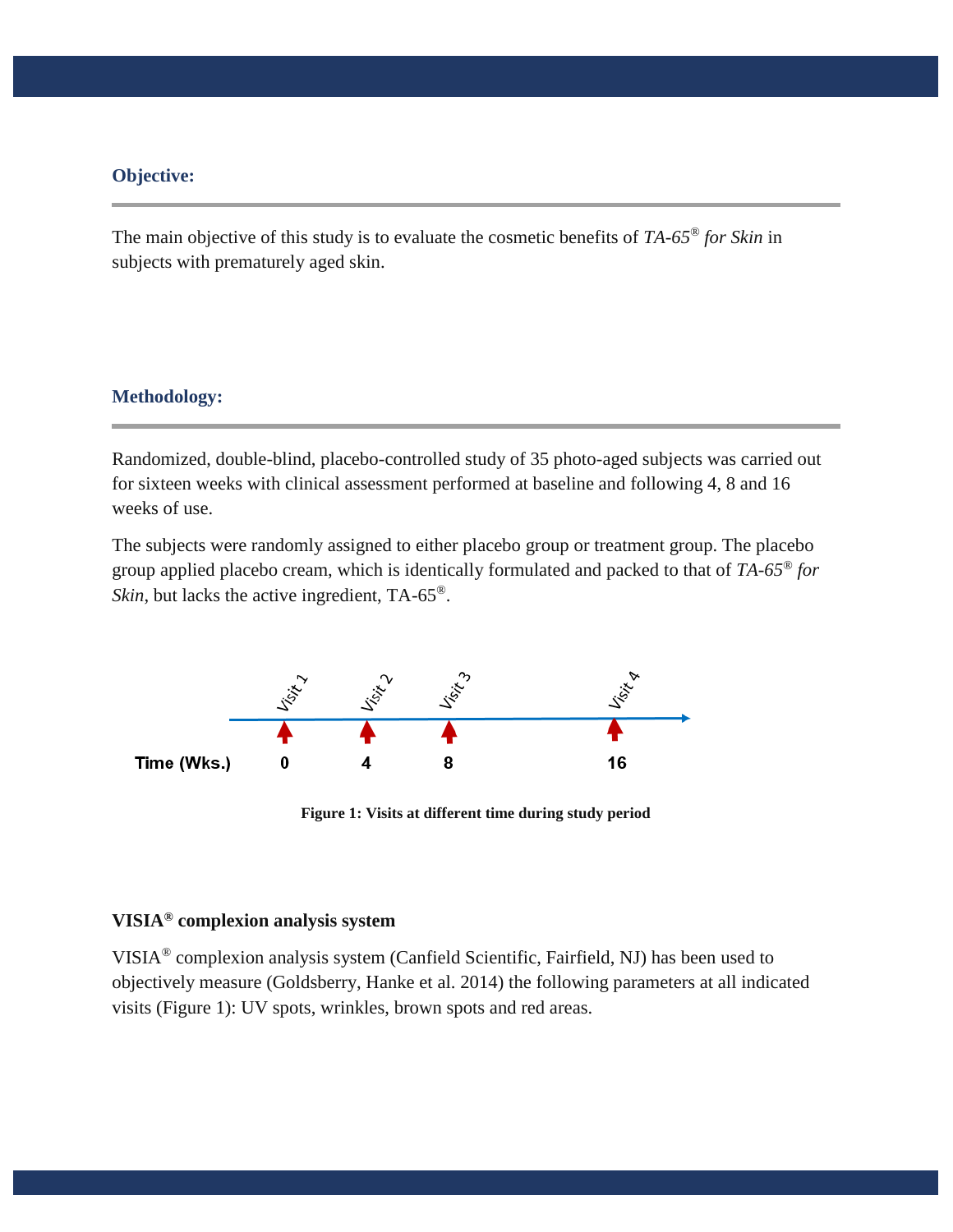#### **Punch biopsy:**

One subject from each group underwent punch biopsy procedure, wherein a small skin tissue were taken at the beginning and end of the trial (16 weeks). The biopsy samples (3mm) were sent to Development Engineering Sciences, LLC (Flagstaff, AZ) which analyzed the molecular markers suggestive of the skin's health by nuclear counting, histology and Real Time – Polymerase Chain Reaction (RT-PCR). Following parameters have been tested on the punch biopsies.

#### **Nuclear counting**:

The nuclear counting algorithm was used to count the number of cells present in the stratum basale and spinosum of the H&E stained sections. The algorithm was tuned as per Aperio's algorithm user guide for nuclear quantification. Images acquired from the Hamatsu Nanozoomer digital slide scanner were analyzed using Aperio algorithms.

#### **Immunohistochemistry (IHC) analysis**:

Collagen 1, elastin and filaggrin presence in the dermis and epidermis, respectively, were quantified using a color deconvolution algorithm from digitally-scanned IHC slides. Collagen 1 was analyzed at a depth of 200μm below the stratum basale, into the dermis. Elastin was analyzed at a depth of 200 μm above the hypodermis into the dermis. Filaggrin was measured in the stratum granulosum layer.

#### **Real-time PCR (RT-PCR):**

IL-6, IL-8, TNF- $\alpha$ , MMP-1 and MMP-12 were measured by RT-PCR. Samples were analyzed in triplicate to calculate fold change (increase or decrease) in gene expression.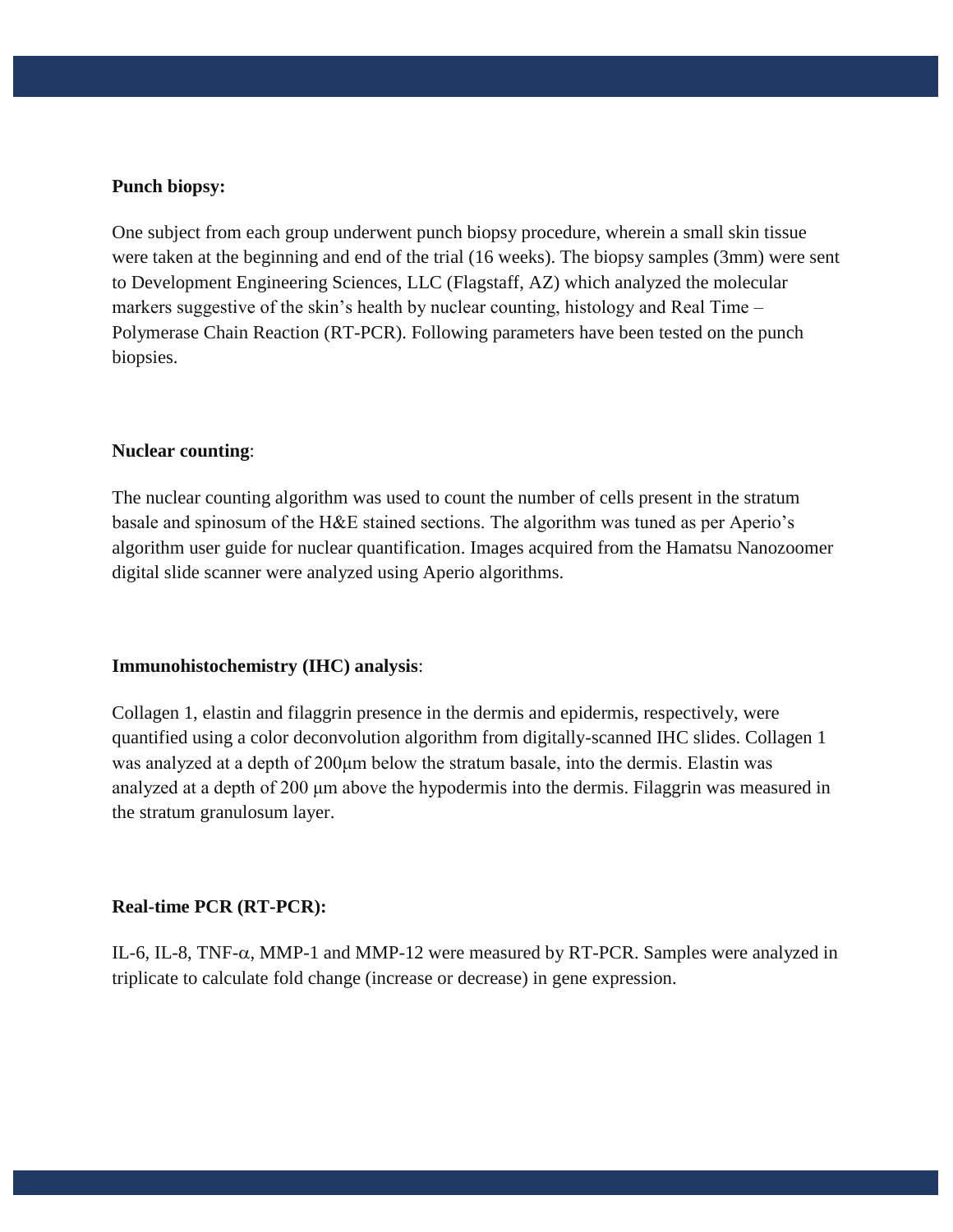#### **Results and Discussion:**

VISIA® complexion analysis system analyzed the following parameters: UV spots, wrinkles, brown spots and red areas.

There was a significant reduction (38%) in the mean UV score at 16 weeks of *TA-65® for Skin*  application compared to placebo group  $(p=0.038)$  (Table 1 and Figure 2). The mean score of UV spots after 16 weeks' in placebo group and  $TA-65^\circ$  *for Skin* were  $236\pm30$  and  $147\pm30$ respectively.

There was a significant reduction in the mean scores of wrinkles after 4 weeks  $(21\%; p<0.05)$ and 8 weeks (29%; p<0.05) of *TA-65<sup>®</sup> for Skin* application compared to baseline. The mean scores at baseline, 4 weeks and 8 weeks were  $24\pm1.7$ ,  $19\pm0.8$  and  $17\pm2$  respectively (Table 1). Another independent study conducted at Essex Testing Clinic Inc., likewise, show reduction in wrinkles following the application of *TA-65® for Skin*. Taken together, the objective analyses from the current study and Essex study indicate that *TA-65® for Skin* can effectively reduce facial wrinkles.

There was a significant reduction in the mean scores of brown spots after applying *TA-65® for Skin* for 8 weeks (31%;  $p<0.05$ ) and 16 weeks (70%;  $p<0.05$ ). The mean scores at baseline, 8 weeks and 16 weeks were  $100\pm 22$ ,  $69\pm 19$  and  $30\pm 12$ , respectively (Table 1 and Figure 2).

There was a significant reduction in the mean scores of red areas after applying *TA-65® for Skin* for 8 weeks (30%;  $p \le 0.05$ ) and 16 weeks (19%;  $p \le 0.05$ ). The mean scores at baseline, 8 weeks and 16 weeks were 73±8, 51±5 and 59±3, respectively. Another independent study conducted at Essex unveils similar benefits: the erythema score significantly reduced following the daily application of *TA-65® for Skin*. Taken together, both objective analyses indicate that *TA-65® for Skin* can effectively decrease red areas of the skin (Table 1).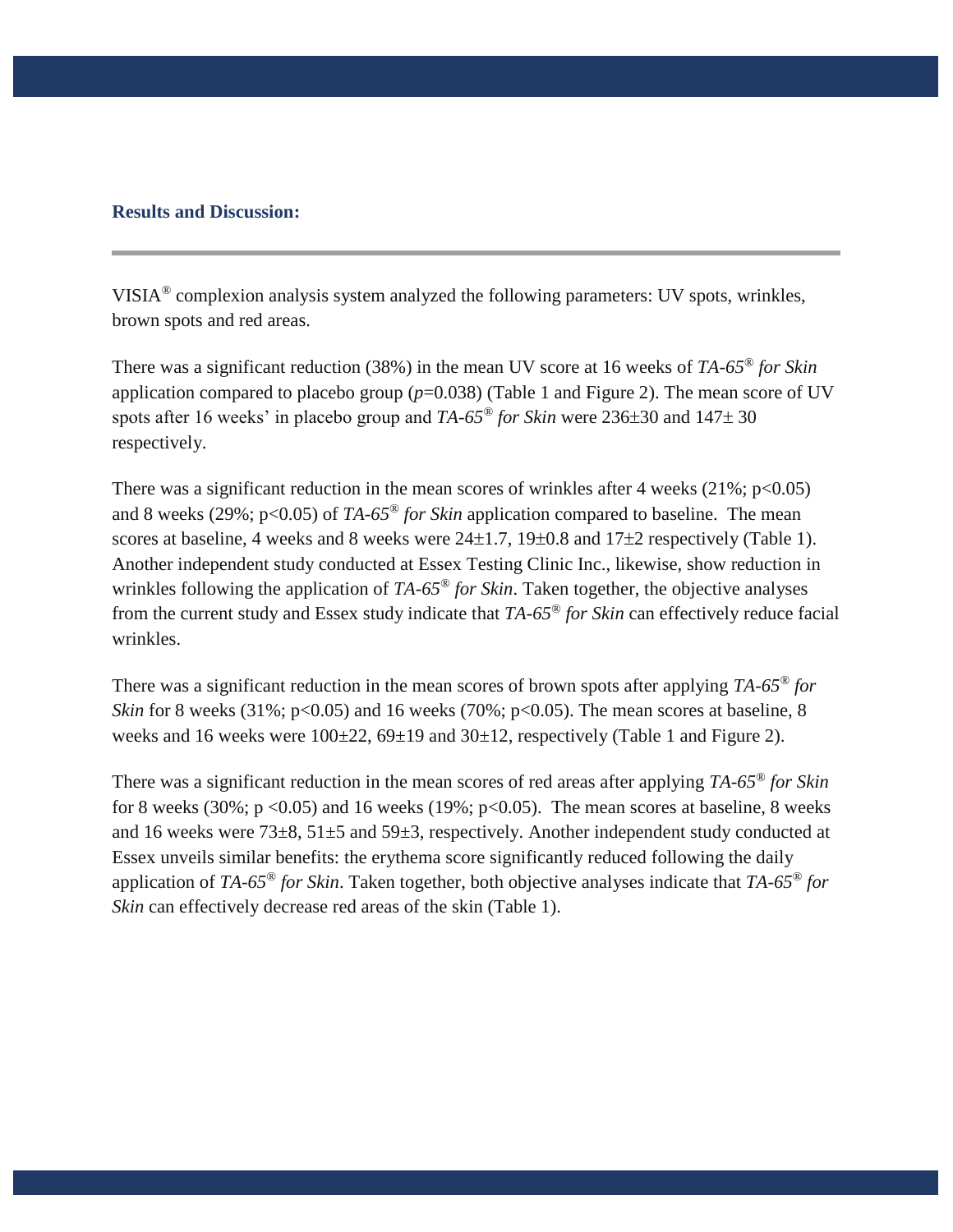|                                                    | <b>Mean</b>                                 | SEM*           | <i>p</i> -value** |
|----------------------------------------------------|---------------------------------------------|----------------|-------------------|
| UV spots (after 8 weeks)                           |                                             |                |                   |
| Placebo                                            | 236                                         | 30             |                   |
| TA-65 <sup>®</sup> for Skin                        | 147                                         | 30             | 0.05              |
| Wrinkles $(TA-65^{\circ\circ}$ for Skin)           |                                             |                |                   |
| <b>Baseline</b>                                    | 24                                          | 1.7            |                   |
| After 4 weeks                                      | 19                                          | 2.8            | 0.04              |
| After 8 weeks                                      | 17                                          | $\overline{2}$ | 0.003             |
| UV spots $(TA-65^{\circ\circ}$ for Skin) left side |                                             |                |                   |
| <b>Baseline</b>                                    | 204                                         | 34             |                   |
| After 4 weeks                                      | 171                                         | 33             | 0.03              |
| After 8 weeks                                      | 141                                         | 26             | 0.002             |
|                                                    | Brown spots $(TA-65^{\circ\circ}$ for Skin) |                |                   |
| <b>Baseline</b>                                    | 100                                         | 22             |                   |
| After 4 weeks                                      | 88                                          | 21             | 0.01              |
| After 8 weeks                                      | 69                                          | 19             | 0.02              |
| After 16 weeks                                     | 30                                          | 12             | 0.001             |
|                                                    | Red areas $(TA-65^{\circ\circ}$ for Skin)   |                |                   |
| <b>Baseline</b>                                    | 73                                          | 8              |                   |
| After 8 weeks                                      | 51                                          | 5              | 0.01              |
| After 16 weeks                                     | 59                                          | 3              | 0.05              |

# **Table 1: Cosmetic effects of** *TA-65® for Skin*

#### **\*SEM denotes standard error of mean**

**\*\*** *P***-values are derived from comparing the placebo group with** *TA-65® for Skin* **(Unpaired t-test), or by comparing the values at baseline with that of the indicated time points (Paired t-test).**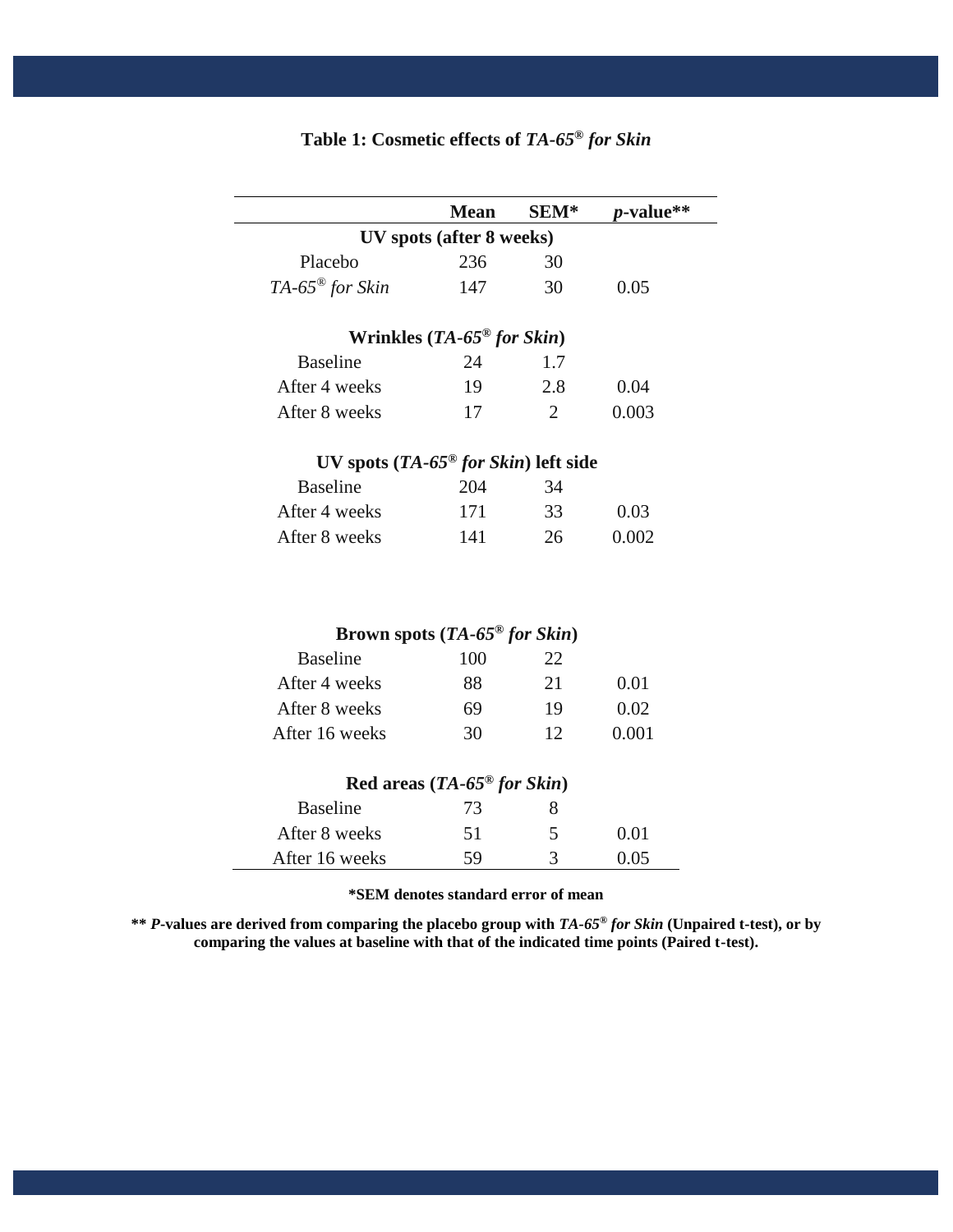

**placebo group (A) and reduction in uneven pigmentation by 31% after 8 weeks and further reduced by 70% after 16 weeks compared to baseline (B) p-values are estimated by the t-tests.**



**Figure 3: Representative image showing the cosmetic efficacy of** *TA-65® for Skin.* **Daily application of** *TA-65® for Skin* **for 16 weeks improves uneven pigmentation.**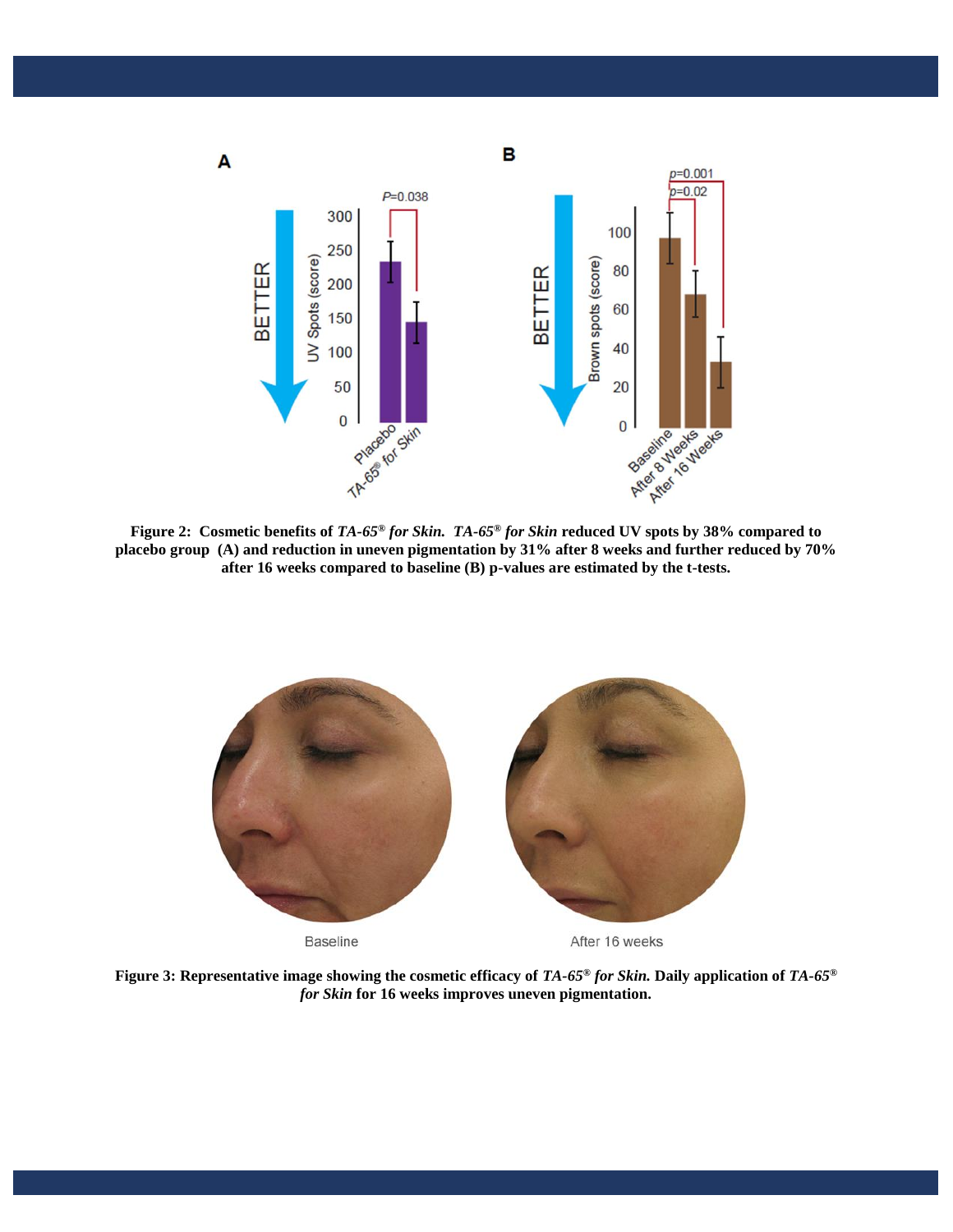#### **Histopathology Findings:**

Histopathology comparisons between active vs. placebo treatment sites at the 16 week time-point did not reveal any noticeable differences with respect to acanthosis, spongiosis, chronic inflammation, hyperkeratosis, epidermal mononuclear infiltration, or dermal edema. No trend change existed for prominence of any of these characteristics between active and placebo treated samples. Representative histopathology is shown in figure 4.



**Figure 4A: H&E staining of punch biopsy at baseline in** *TA-65® for Skin* **group**. No acanthosis, spongiosis, chronic inflammation, hyperkeratosis, epidermal mononuclear infiltration or dermal edema were observed at baseline. Left panel is the low magnification (scale bar =  $900 \mu m$ ) and right panel is the high magnification (scale bars =  $100 \mu m$ ).



**Figure 4B: H&E staining of punch biopsy after 16 weeks of** *TA-65® for Skin* **use**. No acanthosis, spongiosis, chronic inflammation, hyperkeratosis, epidermal mononuclear infiltration or dermal edema were observed with 16 weeks use of *TA-65® for Skin*. Left panel is the low magnification (scale bar = 900μm) and right panel is the high magnification (scale bars = 100μm).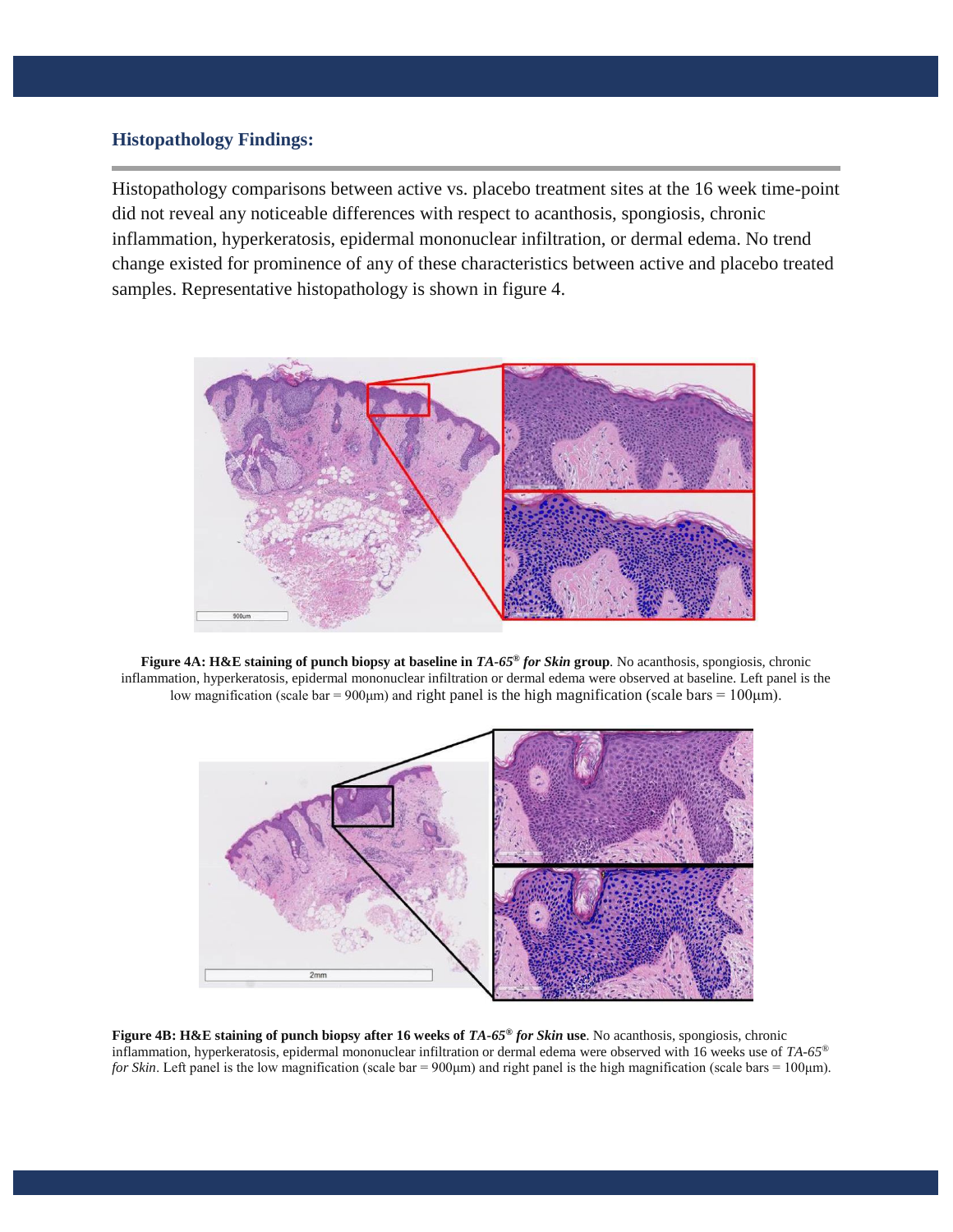#### **Immunohistochemistry and RT-PCR:**

Expression of pro-inflammatory molecules IL-6, TNF- $\alpha$  and MMP-12 increased in the skin treated with placebo cream, whereas application of *TA-65® for Skin* reduced them within 16 weeks (Figure 5A). A 2 fold reduction in the IL- $\alpha$  and TNF- $\alpha$  and 3 fold reduction in the MMP-12 were observed after 16 weeks' use of *TA-65® for Skin;* in placebo group there is a 10 fold increase in IL-6, 1 fold increase in TNF- $\alpha$  and 7 fold increase MMP-12. No improvement in the molecular markers IL-8 and MMP-1 were observed following the application of *TA-65® for Skin*.

Collagen I is a structural protein found in the dermis. It provides the framework to the skin and represents the major extracellular matrix protein within the integument. Figure 5B shows that the treatment of TA-65® for Skin increases the level of collagen by 57% after 16 weeks. No improvement in the molecular markers elastin and filaggrin were observed following the application of *TA-65® for Skin*.



**Figure 5: Expression of inflammatory cytokines and protease declines after 16 weeks' use of** *TA-65® for Skin***.**  IL-6 and TNF- $\alpha$  declines by 2 fold, and MMP-12 declines by over 3 fold after 16 weeks' use of  $TA$ -65<sup>®</sup> for *Skin* **(A). Collagen level increases by 57% after 16 weeks' use of** *TA-65® for Skin* **compared to baseline (B).**